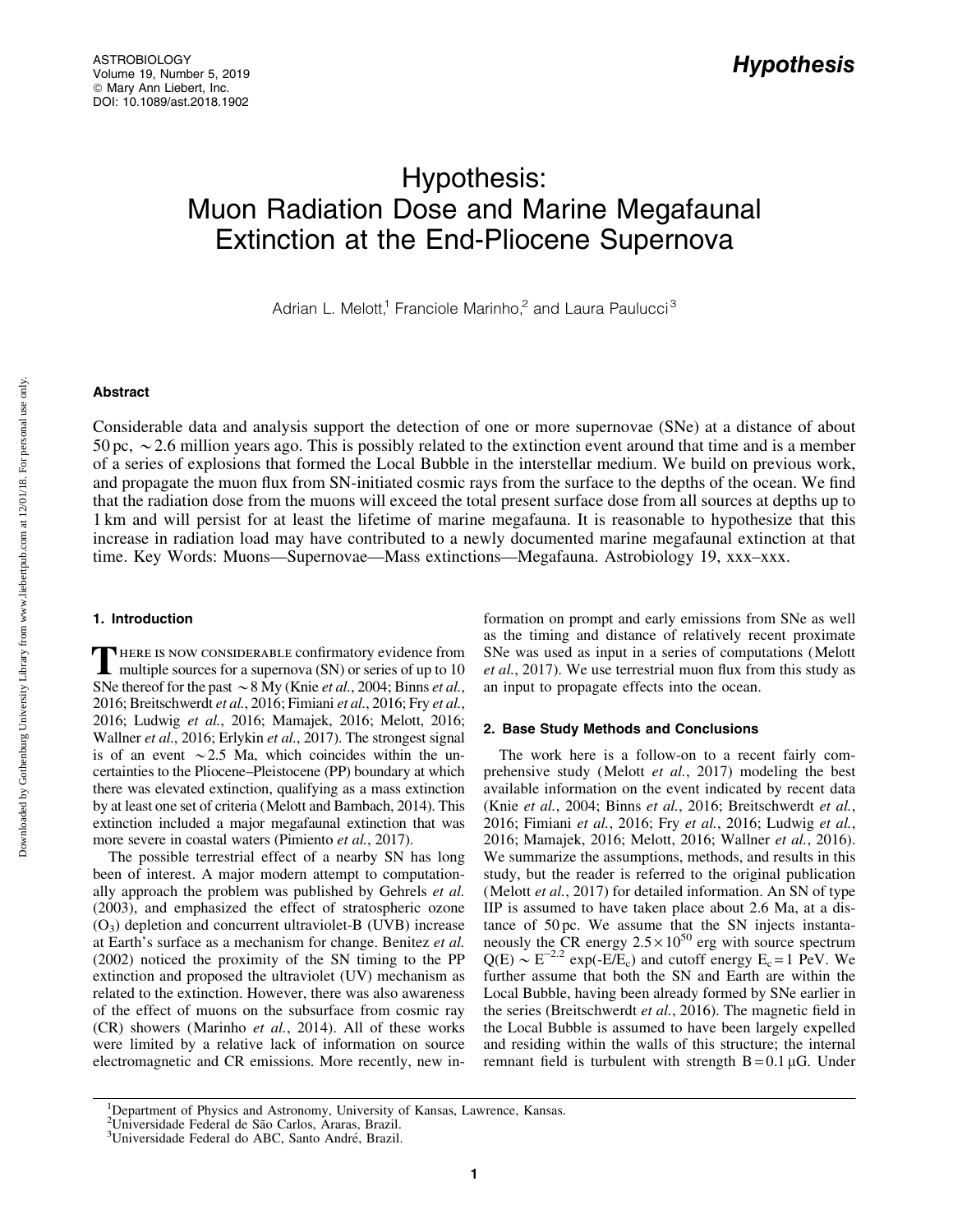these conditions, the CR propagation is essentially diffusive and no major anisotropy in the direction of arrival is expected. A power law spectrum was associated with the turbulent magnetic field that leads to a diffusion coefficient of CRs after leaving the SN remnant to behave as  $D(E) \propto$  $E^{1/3}$  for  $E \gg E_c$ . All this results in a CR intensity of I  $\propto$  $Q(E)/(Dt)^3$  exp(-(-r/Dt)<sup>2</sup>). Our results imply a much larger CR flux than estimated in a previous study (Gehrels *et al.*, 2003), which lacked information recently available. The flux we find at 50 pc is comparable with but has higher energy CRs than assumed in that previous study. The effects are correspondingly greater at Earth's surface and in the oceans.

A second step was the convolution of the galactic cosmic rays spectrum with an updated version of the tables from Atri and Melott (2011) designed for the calculation of the muon fluxes on Earth's surface. Those tables were originally obtained by performing simulations of the propagation of primary particles with fixed energy on the top of the atmosphere using the CORSIKA software (Pierog *et al.*, 2017), which is a specific code for simulating air showers that allows the use of the EPOS model for high-energy hadronic interactions and FLUKA model for the low-energy hadron– nucleons interactions ( $\leq 100$  GeV). A conservative lower end of 10 GeV was chosen for the proton primaries as simulation results are known to match available atmospheric muon flux data well (Hebbeker and Timmermans, 2002).

It is interesting to note that the Gauss–Matuyama boundary (Cox and Dalrymple, 1967), when a reversal of the magnetic poles on Earth took place, also happened around 2.6 Ma ago meaning that the geomagnetic field at the time could be substantially lower than the current value in the first few thousand years (Clement, 2004) after the SN event. This would increase the amount of low-energy muons (up to  $\sim$  3 GeV) at the surface during this period, accounting for a higher dose than that calculated here in the ocean's shallow waters (first  $\sim$  15 m of water), making a stronger case for the proposed hypothesis but not affecting our numerical estimates as depth increases.

It was found, based on more recent observations, that the immediate flux of gamma rays, X-rays, and UV photons from 50 pc is too small to be significant. It was found that the flux of blue light from the remnant is large enough to be detrimental to wildlife if in the night sky, but only for a timescale of order 1 month, too short to be visible in the fossil record.

CR propagation in the turbulent field leads to a timedependent flux at Earth. We reproduce here as Figure 1, Figure 1B from the work of Melott *et al.* (2017). The units of this figure are adjusted so that equal areas under the curve correspond to equal energy flux at Earth. The zero of time is taken to be the arrival of the first prompt photons at Earth. Finally, the boundary conditions are taken to be open, so that the CRs continue past Earth. However, in the case of the Local Bubble, the CRs should reflect off the boundary of the region, and establish an approximately steady-state inside the region. The flux shown exceeds the current ''galactic cosmic ray'' flux at Earth by more than two orders of magnitude at PeV energies.

For many decades, the dominant effect considered for terrestrial life from a nearby SN was  $O_3$  depletion. Highenergy photons and CR can ionize and dissociate molecules in the atmosphere, notably  $N_2$ . Through a complicated chain of chemical reactions (Thomas, 2005), the resultants catalyze the depletion of  $O_3$  with a recovery timescale of  $5-10$ years after the ionizing flux ends. In the recent study, the CR flux was taken to be constant at the level of 100 years. In this case, a globally averaged ozone depletion of order 25% was established as the equilibrium result (Melott *et al.*, 2017). It was estimated that this would result in an  $\sim$  50% increase in UVB at the surface. This is much larger than the few percentage increase induced by chlorofluorocarbons in the recent past. It would no doubt be detrimental, but not a mass extinction level event. Rainout would contribute a slow but steady addition of nitrate fertilizer to the ground (Gehrels *et al.*, 2003). Ionization in the troposphere might contribute to an increase in cloud-to-ground lighting (Chilingarian *et al.*, 2017), but consideration of this is beyond the scope of this article.

Radiation on the ground will consist primarily of neutrons and muons. Although the neutron flux increased, the amount at ground level would constitute a very small radiation dose. The tables of Atri and Melott (2011) were convolved with



FIG. 1. This is a very slightly modified reproduction of Figure 1B from Melott *et al.* (2017), the time-dependent cosmic ray flux at the Earth from a SN at 50 pc, propagating diffusively through a tangle  $0.1 \mu$ G magnetic field. It takes 10,000 years for the flux to return to normal levels (solid black line). However, a steady state would be reached inside the Local Bubble with magnetic field compressed into the walls. Reproduced courtesy American Astronomical Society. GCR, galactic cosmic rays; SN, supernova.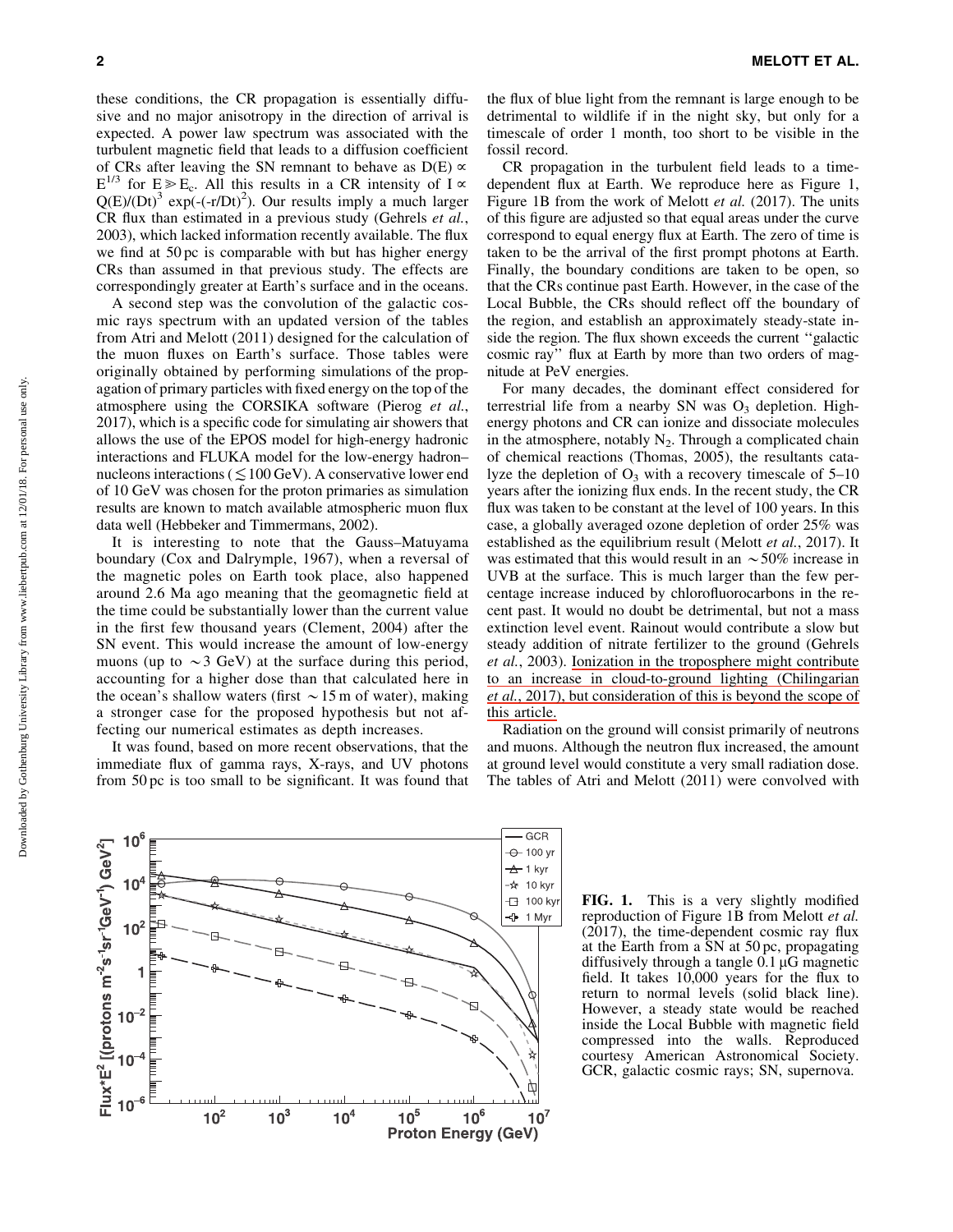#### MUONS AND MEGAFAUNAL EXTINCTION 3

the resultant CR spectra to determine muon flux on the ground. This muon dose was found to increase by a factor of  $\sim$  150 at the 100 year CR flux level, and would build up to  $\sim$  1 Sv per 30 years, which would have a substantial effect on the cancer and mutation rates. Overall, this is  $\sim$  14 times higher than the average total radiation dose from all sources currently experienced on Earth's surface. A quantitative risk assessment for marine megafaunal species due to the CR flux level increase is not possible as there are no specific studies available. However, the risk estimation as a function of dose is a relatively developed procedure for human beings in cases of doses more than several 100 mSv with acute and chronic exposures for solid tumors. For instance, the NCI radiation risk assessment tool indicates an excess lifetime risk of developing cancer of 16–40% with respect to the expected baseline future risk for a 1 Sv chronic exposure for 30 years with a 90% confidence interval (C.L.) (Gonzalez *et al.*, 2012). Larger and longer lived organisms will experience a greater relative increase in radiation dose, which may be related to a marine megafaunal extinction at the PP boundary where 36% of the genera were estimated to become extinct (Pimiento *et al.*, 2017).

We note that muons will dominate the dose at the ground and the ocean (UNSCEAR Report, 1996; O'Brien *et al.*, 1998; Simonsen *et al.*, 2000). They produce the largest ionizing dose of any secondary component from CRs (Marinho *et al.*, 2014) and this effect will increase with depth in the ocean. Therefore, it is appropriate to focus on the muon dose.

### 3. Computing the Muon Dose in the Oceans

To estimate the radiation dose caused by CR muons as a function of the depth in the oceans, we employed a 3D Monte Carlo approach to characterize the energy deposition of these particles along their trajectories, using data from Melott *et al.* (2017) as the initial conditions at the surface of the oceans. For this we used the Geant4 framework (Agostinelli *et al.*, 2003), which provides all functionalities necessary to simulate the radiation–matter interactions in water with a few percentage precision and over the whole energy range considered (Bogdanov *et al.*, 2006). Muons can transfer part of their energy to the material directly or through production of secondary particles close to their trajectory through ionization, Bremsstrahlung, pair production, and nuclear processes, which were all taken into account in our calculations. In this method, the trajectories can be resumed by the occurrence of the particle decay or due to capture at rest. As shown in Marinho *et al.* (2014), the generated secondaries are mostly electrons and gamma rays and they will likely cause a lateral displacement of  $\sim$ 1 m so still typically inside the large volumes we are interested in.

The geometry adopted for the simulation was a water column with 100 km of height and 30 km wide. The starting muon positions were homogeneously sampled within a horizontal area of  $2 \times 2 \text{ km}^2$  centered on top of the column to ensure particles always propagating within the material and to avoid unwanted boundary effects. This choice of geometry does not introduce any effect of significance considered its dimensions with respect to Earth's curvature. Propagation directions were sampled according to the muon angular distributions on Earth's surface (Patrignani *et al.*, 2017). After propagating the muons through the material and fixing all with the same initial energy *E*, the average deposited energy per particle  $\Delta E'(E, z)$  was calculated in smaller volumes positioned at different *z* depths in the water column. These were block volumes of area  $A = 1 \times 1$  km<sup>2</sup> also centered in the column *z* axis and with a thin h = 1 m height such that the dose rate due to a flux  $\phi(E)$ could be obtained as function of depth. The dose rate was then calculated as

$$
D(z) = \int_{E_{min}}^{E_{max}} \frac{\Delta E'(E, z)}{h \rho} \frac{d\phi}{dE} dE,
$$

where  $\rho$  is the water density and  $E_{min}$  and  $E_{max}$  configure the energy range of the fluxes as from Melott *et al.* (2017).

### 4. Results of Muon Computations

Figure 2 shows the values obtained for annual dose as function of depth. The solid black line without markers shows the typical annual dose at the present time. The dose from muons in the ocean exceeds the present dose for 10 kyr with open boundary conditions on the CRs from the SN. It even exceeds the average dose from all sources at Earth's surface for up to 1 kyr depending on depth—for depths from 100 m to 1 km. Again, with the CR confining boundary of the Local Bubble, the dose can be expected to last longer.

Muons' dose can also be characterized as a function of their energy at a certain depth instead of the initial energies at the surface. Figure 3 presents the differential dose as a function of energy for when the flux reaches its maximum (100 years after the SN event) for two different oceanic depths and also at the surface. The differential dose due to the present muon flux at the surface is also shown for comparison. The small contribution to the dose from the very low-energy part of the spectrum (<1 GeV) increases with depth surpassing the surface contribution as can be observed at  $z = 250$  m. This is due to the muons' energy loss as they traverse water, shifting muons at mid energy range to lower energies. This was also noticed in a similar analysis by Marinho *et al.* (2014). However, this contribution will decrease faster with higher depths such that it goes below the surface curve again at  $z = 500$  m. This energy loss also renders the flattening and decrease of both underwater curves observed up to  $\sim$  100 GeV.

The muon stopping power is within the same order of magnitude across the whole energy range considered in this analysis (Melott *et al.*, 2017) with a steep increase only below the minimum and above the maximum energy values shown (Bogdanov *et al.*, 2006; Patrignani *et al.*, 2017). The simulation indicates that only muons arriving at water surface with energy more than  $\sim 64$  and  $\sim 125$  GeV reach  $z = 250$  m and  $z = 500$  m depths, respectively. This is in agreement with the stopping power estimate of  $\sim$  2.5 MeV/cm for these energies. Muons with energies >200 GeV contribute 24%, 42%, and 52% of the deposited dose for  $z=0$ , 250 m, and 500 m, respectively, after 100 years from the SN event. Therefore, high-energy muons can reach deeper in the oceans, they being the more relevant agent of biological damage as depth increases. In contrast, this contribution to the present dose at the surface amounts to only 7.7%.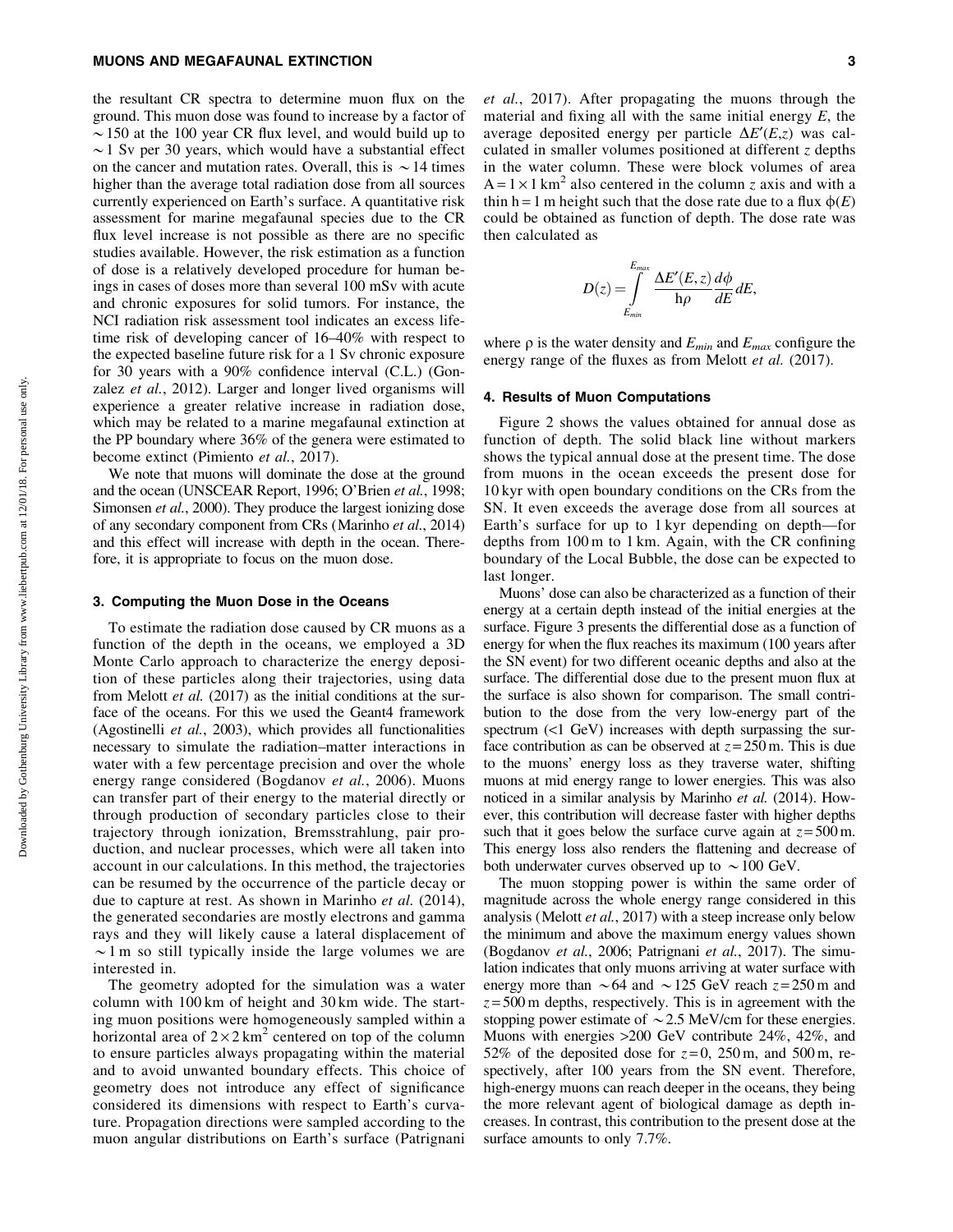

FIG. 2. Estimated annual dose caused by muons in the oceans due to cosmic ray flux from an SN at 50 pc. The horizontal dashed line indicates the current total dose from all sources at Earth's surface while the solid black line without markers indicates current muon's dose in the ocean from the SN as function of depth.

# 5. Estimates of Biological Effects and the PP Extinction

The PP event qualifies as a mass extinction by one quantitative analysis (Melott and Bambach, 2014), but analysis here is complicated by the fact that there were a number of simultaneous changes, including a marine megafaunal extinction (Pimiento *et al.*, 2017), extinction of bivalves in the western Atlantic area (Stanley, 1986), and extinctions, vegetation changes, and hominid evolution in Africa (deMenocal, 2004).

Causes generally associated with PP are climate change (many glaciations and a generally cooler climate in the Pleistocene) and the closing of the Isthmus of Panama as North and South America joined. The latter caused changes in ocean currents, affecting temperatures and nutrient levels in the Caribbean and western Atlantic Ocean. It also caused an exchange of fauna between North and South America. The two had evolved in isolation from one another, and many extinctions occurred as species out-competed one another. Deforestation in northeast Africa may have been related to climate change. For all these reasons, evaluation of effects from the SN is complicated. The possible rise on the ionization levels on the atmosphere due to the increased CR flux caused by the SN explosion may possibly be connected to climate change (Svensmark *et al.*, 2017), but this is a controversial claim. Here, we are concerned with the effects of the muons.

Muons normally constitute a variable  $\sim 10\%$  of the radiation dose on the ground. Figure 2 shows that this dose goes up by more than two orders of magnitude as a result of secondaries from the supernova cosmic rays (SNCRs). The dose from various sources to organisms in the ocean should be less than that on land, due to the short range of various emissions. Alpha particles from  $^{22}$ Rn, a primary source on land, should be reduced. The mass fraction of this isotope in water above the thermocline (about the top kilometer) is comparable with that in air (Broecker *et al.*, 1967). The muons, which are highly penetrating, will constitute a relatively much larger increase in radiation dose in the upper hundreds of meters of water than they will on land.



FIG. 3. Estimated differential dose caused by muons in terrestrial oceans due to cosmic ray flux after 100 years from an SN at 50 pc distance for different depths. The present differential dose is shown for comparison.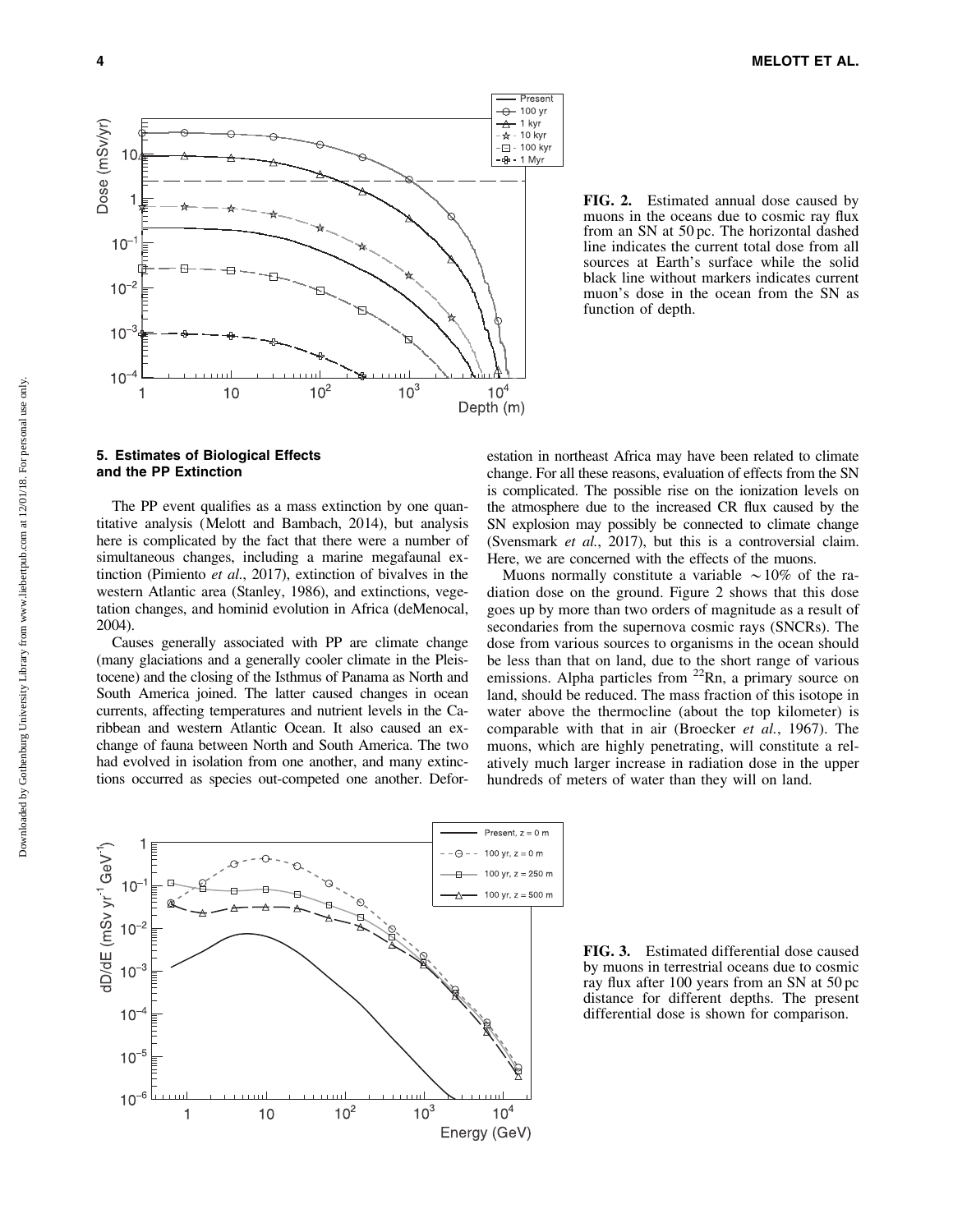There will also be a differential effect based on the size of organisms. Again, most natural radiation is not penetrating, and will constitute a surface effect. Muon irradiation will effectively penetrate any organisms, and so constitute a volume effect. Larger organisms are largely self-shielded from most external natural radiation sources, but not from muons. The larger the organism, the larger will be the relative increase in radiation dose.

Although it can be argued that the muons generally constitute a small increase in the radiation dose inducing mutations and cancer (Melott *et al.*, 2017), large organisms in the top few hundred meters of the ocean will experience a much larger relative increase in radiation dose during the period of SNCR irradiation. It is, therefore, tempting to associate this with the PP megafaunal extinction, which was concentrated in coastal waters (Pimiento *et al.*, 2017). Both large size and a habitat in the upper ocean would constitute high risk factors, as the organisms would experience a greater relative increase in radiation dose from the muons.

### Acknowledgments

Research support for ALM was provided by NASA under research grant NNX14AK22G. We thank the referees for their comments helpful in clarifying certain aspects of the article.

#### Author Disclosure Statement

No competing financial interests exist.

#### **References**

Agostinelli, S., Allison, J., Amako, K., Apostolakis, J., Araujo, H., Arce, P., Asai, M., Axen, D., Banerjee, S., Barrand, G., Behner, F., Bellagamba, L., Boudreau, J., Broglia, L., Brunengo, A., Burkhardt, H., Chauvie, S., Chuma, J., Chytracek, R., Cooperman, G., Cosmo, G., Degtyarenko, P., Dell'Acqua, A., Depaola, G., Dietrich, D., Enami, R., Feliciello, A., Ferguson, C., Fesefeldt, H., Folger, G., Foppiano, F., Forti, A., Garelli, S., Giani, S., Giannitrapani, R., Gibin, D., Gomez Cadenas, J.J., Gonzalez, I., Gracia Abril, G., Greeniaus, G., Greiner, W., Grichine, V., Grossheim, A., Guatelli, S., Gumplinger, P., Hamatsu, R., Hashimoto, K., Hasui, H., Heikkinen, A., Howard, A., Ivanchenko, V., Johnson, A., Jones, F.W., Kallenbach, J., Kanay, N., Kawabata, M., Kawabata, Y., Kawaguti, M., Kelner, S., Kent, P., Kimura, A., Kodama, T., Kokoulin, R., Kossov, M., Kurashige, H., Lamanna, E., Lampen, T., Lara, V., Lefebure, V., Lei, F., Liendl, M., Lockman, W., Longo, F., Magni, S., Maire, M., Medernach, E., Minamimoto, K., Mora de Freitas, P., Morita, Y., Murakami, K., Nagamatu, M., Nartallo, R., Nieminen, P., Nishimura, T., Ohtsubo, K., Okamura, M., O'Neale, S., Oohata, Y., Paech, K., Perl, J., Pfeiffer, A., Pia, M.G., Ranjard, F., Rybin, A., Sadilov, S., Di Salvo, E., Santin, G., Sasaki, T., Savvas, N., Sawada, Y., Scherer, S., Sei, S., Sirotenko, V., Smith, D., Starkov, N., Stoecker, H., Sulkimo, J., Takahata, M., Tanaka, S., Tcherniaev, E., Safai Tehrani, E., Tropeano, M., Truscott, P., Uno, H., Urban, L., Urban, P., Verderi, M., Walkden, A., Wander, W., Weber, H., Wellisch, J.P., Wenaus, T., Williams, D.C., Wright, D., Yamada, T., Yoshida, H., and Zschiesche, D. (2003) Geant4—a simulation toolkit. *Nucl Instrum Methods Phys Res A* 506:250–303.

- Benitez, N., Maiz-Apellaniz, J., and Canelles, M. (2002) Evidence for nearby SN explosions. *Phys Rev Lett* 88: 081101.
- Binns, W.R., Israel, M.H., Christian, E.R., Cummings, A.C., de Nolfo, G.A., Lave1, K.A., Leske, R.A., Mewaldt, R.A., Stone, E.C., von Rosenvinge, T.T., and Wiedenbeck, M.E.  $(2016)$  Observation of the  $^{60}$ Fe nucleosynthesis-clock isotope in galactic cosmic rays. *Science* 352:677–680.
- Bogdanov, A.G., Burkhardt, H., Ivanchenko, V.N., Kelner, S.R., Kokoulin, R.P., Maire, M., Rybin, A.M., and Urban, L. (2006) Geant4 simulation of production and interaction of Muons. *IEEE Trans Nucl Sci* 53:513–519.
- Breitschwerdt, D., Feige, J., Schulreich, M.M., de Avillez, M.A., Dettbarn, C., and Fuchs, B. (2016) The locations of recent SNe near the Sun from modelling <sup>60</sup>Fe transport. *Nature* 532:73–76.
- Broecker, W.S., Li, Y.H., and Cromwell, J. (1967) Radium-226 and radon 220: concentration in Atlantic and Pacific Oceans. *Science* 158:1307–1310.
- Chilingarian, A., Chilingaryan, S., Karapetyan, T., Kozliner, L., Khanikyants, Y., Hovsepyan, G., Pokhsrayan, D., and Soghomonyan, S. (2017) On the initiation of lightning in thunderclouds. *Sci Rep* 7:1371.
- Clement, B.M. (2004) Dependence of the duration of geomagnetic polarity reversals on site latitude. *Nature* 428: 637–640.
- Cox, A. and Dalrymple, G.B. (1967) Geomagnetic polarity epochs; Nunivak Island, Alaska: *Earth Planet Sci Lett* 3:173–177.
- deMenocal, P.B. (2004) African climate change and faunal evolution during the Pliocene–Pleistocene. *Earth Planet Sci Lett* 220:3–24.
- Erlykin, A.D., Machavariani, S.K., and Wolfendale, A.W. (2017) The Local Bubble in the interstellar medium and the origin of the low energy cosmic rays. *Adv Space Res* 59: 748–750.
- Fimiani, L., Cook, D.L., Faestermann, T., Gómez-Guzmán, J.M., Hain, K., Herzog, G., Knie, K., Korschinek, G., Ludwig, P., Park, J., Reedy, R.C. and Rugel G. (2016) Interstellar 60Fe on the surface of the Moon. *Phys Rev Lett* 116:151104.
- Fry, B.J., Fields, B.D., and Ellis, J.R. (2016) Radioactive iron rain: transporting <sup>60</sup>Fe in SN dust to the ocean floor. Astro*phys J* 827:48.
- Gehrels, N., Laird, C.M., Jackman, C.H., Cannizzo, J.K., Mattson, B.J., and Chen, W. (2003) Ozone depletion from nearby SNe. *Astrophys J* 585:1169–1176.
- Gonzalez, A.B., Apostoaei, A.I., Veiga, L.H.S., Rajaraman, P., Thomas, B.A., Hoffman, F.O., Gilbert, E., and Land, C. (2012) RadRAT: a radiation risk assessment tool for lifetime cancer risk projection. *J Radiol Prot* 32:205.
- Hebbeker, T. and Timmermans, C. (2002) A compilation of high energy atmospheric muon data at sea level. *Astropart Phys* 18:107–127.
- Knie, K., Korschinek, G., Faestermann, T., Dorfi, E.A., Rugel, G., and Wallner, A.  $(2004)$  <sup>60</sup>Fe anomaly in a deep-sea manganese crust and implications for a nearby SN source. *Phys Rev Lett* 93:171103.
- Ludwig, P., Bishop, S., Egli, R., Chernenko, V., Deneva, B., Faestermann, T., Famulok, N., Fimiani, L., Gómez-Guzmán, J.M., Hain, K., Korschinek, G., Hanzlik, M., Merchel, S., and Rugel G. (2016) Time-resolved 2-million-year-old SN activity discovered in Earth's microfossil record. In